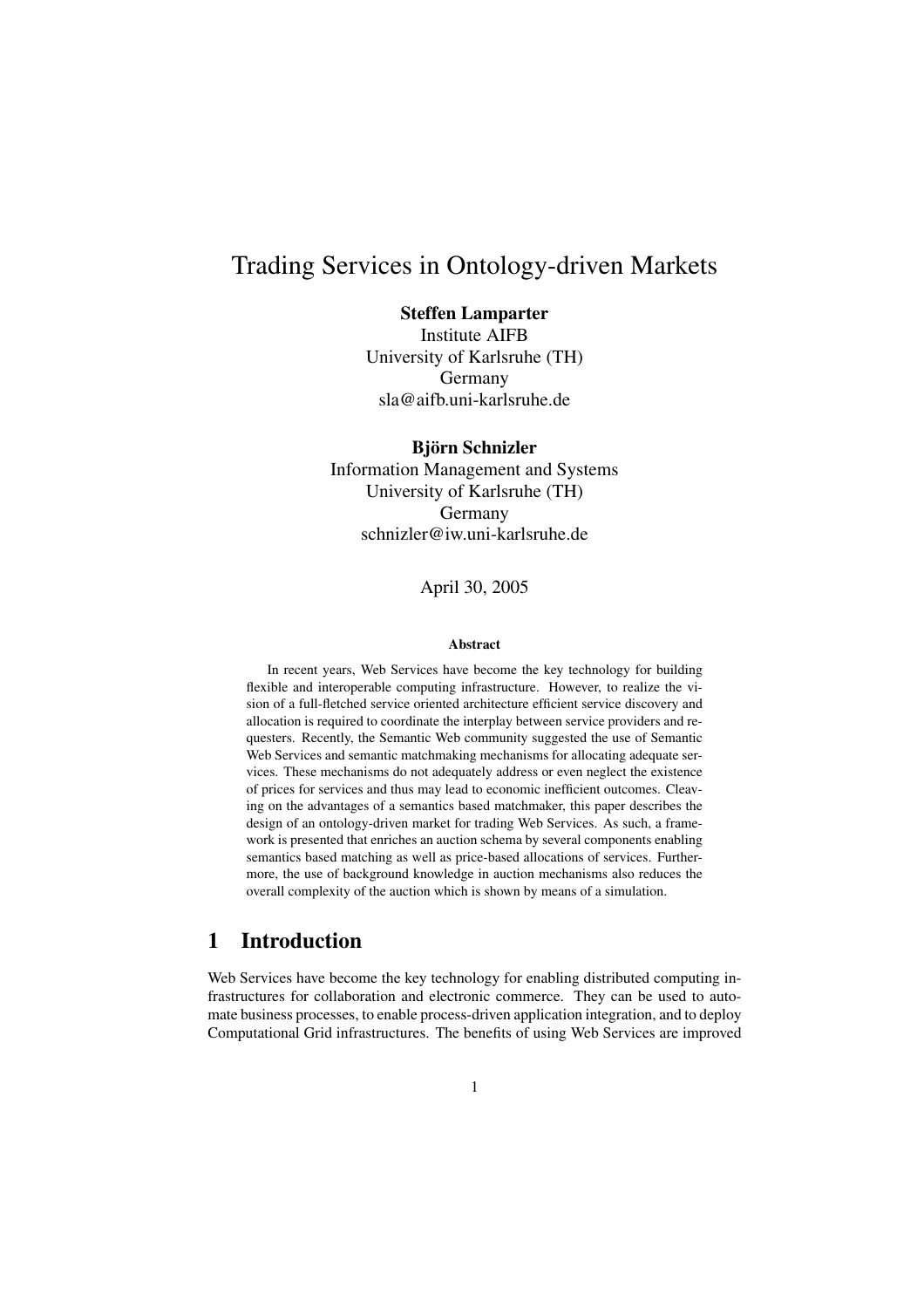connectivity, efficiency, flexibility, immediacy, and interoperability of disparate systems [1]. Although in theory, users could utilize Web Services from multiple locations, this potential is rarely exploited in practice. This seeming contradiction is caused by the significant barriers that arise when organizational boundaries are crossed. Overcoming these barriers requires that Web Services can be reliably discovered, acquired, and managed.

Most of the current service discovery mechanisms for Web Services use matchmaking algorithms which rely on attribute-based matching functions [2]. These algorithms are capable of syntactically comparing user requirements against service descriptions. However, a symmetric and attribute-based matching of service descriptions is inflexible and difficult to extend to new characteristics or concepts [3].

Recently, the Semantic Web community suggested the use of Semantic Web Services (e.g. using OWL-S<sup>1</sup>, WSMO<sup>2</sup>) which enrich services by a formal and explicit description of their capabilities. Instead of syntactically based matchmaking algorithms, services can be semantically matched using concepts and relations formalized by means of ontologies [4]. Furthermore, these matchmakers can be easily extended by adding new concepts and rules and adapt the service discovery to changing policies.

However, the direct application of matchmaking mechanisms for allocating Web Services has several drawbacks: Firstly, these algorithms do not guarantee that those requesters will receive the supplied services who value them most. Secondly, they ignore the fact that users will only offer their services if they are adequately compensated. Compensation requires determining how the offered services are allocated among potential requesters and how the prices for the services are set. Thirdly, semantics based matchmaking algorithms are typically computational demanding and thus not adequate for large-scaled negotiations. However, these aspects are crucial for implementing economic efficient Web Service infrastructures.

Recently, researchers have suggested employing market mechanisms for the allocation of Web Services [5, 6]. Markets can be an effective institution to allocate resources (Pareto-) optimally [7]. This is achieved by the interplay of demand and supply and due to the information feedback inherent to the price system. As such, the application of market mechanisms for the service discovery is deemed promising.

Applying classical market mechanisms<sup>3</sup> for trading Web Services may lead to inefficient outcomes as these mechanisms allocate on base of syntactical descriptions. The extension of semantic matchmakers to auctions is, however, from a computational point of view intractable. Rather, existing market algorithms which perform well have to be enriched by components capable of handling semantically represented service descriptions.

The contribution of this paper is twofold: Firstly, a market platform for trading Web Services efficiently is presented. This is realized by merging the advantages of classical auction algorithms and semantically based matchmakers into one framework. Secondly, it is shown that the complexity of a classical auction mechanism is reduced by means of formalized background knowledge.

<sup>1</sup>http://www.daml.org/services/owl-s/1.1/

<sup>2</sup>http://www.wsmo.org/

<sup>3</sup>For instance, the mechanism used in eBay (http://www.ebay.com/).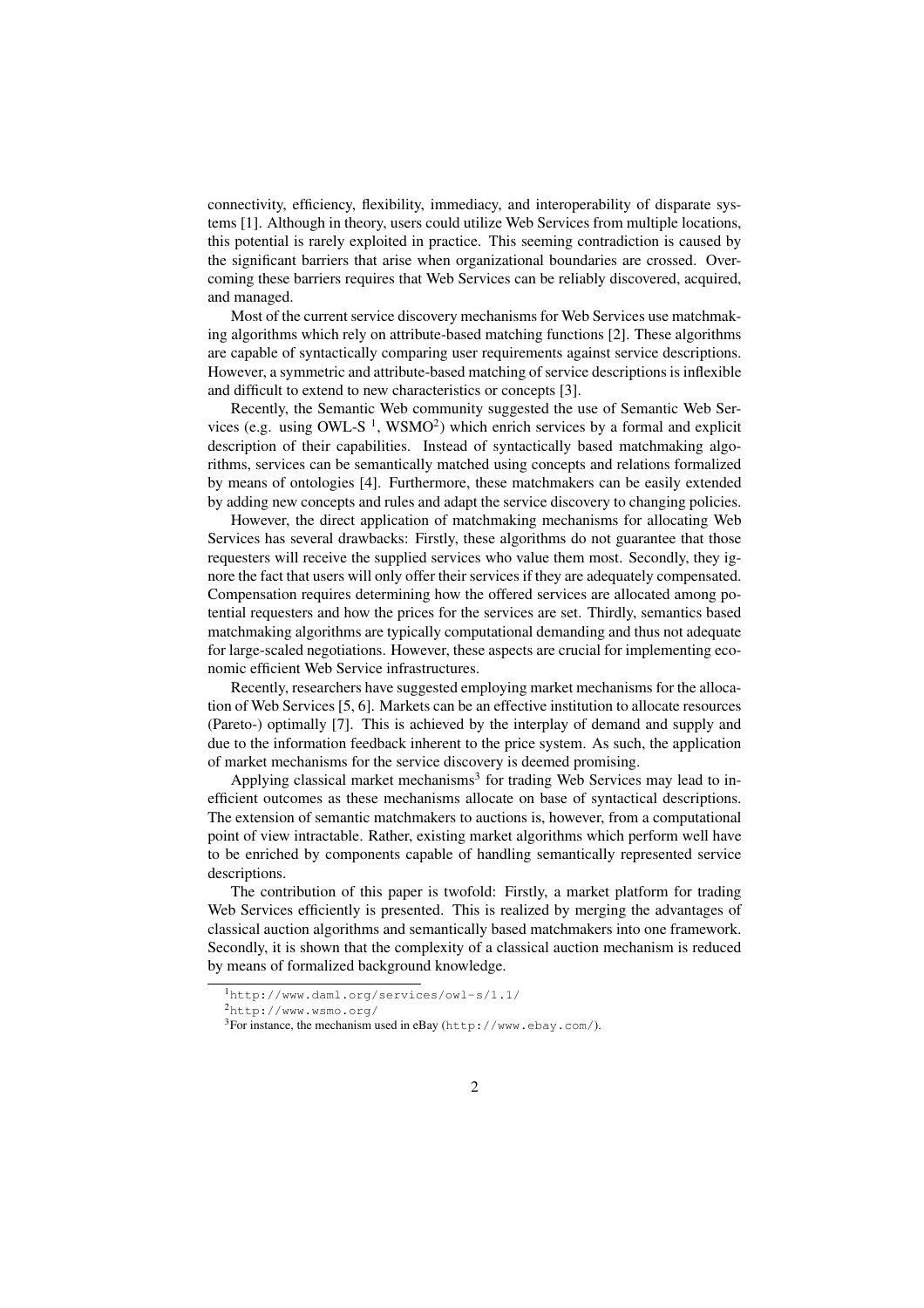The paper is structured as follows: In section 2, the design requirements for an ontology driven marketplace for trading Web Services are elicited. Based on these requirements, a market architecture is outlined in section 3. In section 4, an ontology based communication language is introduced for specifying service offers, requests, and agreements. Section 5 describes the basic components of the marketplace infrastructure. Section 6 evaluates the splitting algorithm by means of a performance simulation. Section 7 compares the marketplace with related work and section 8 concludes the paper.

## 2 Design Requirements

The design of a market platform for trading services mainly affects two components [7]: (i) *A communication language* which defines how bids (i.e. offers and requests) and agreements can be formalized and submitted to the market mechanism. (ii) *An outcome determination* by means of an allocation (i.e. who gets which service and a pricing schema) and a payment component. Both components as well as the interplay between them have to be designed carefully to reflect the users' requirements [7]. Besides classical properties stemming from the mechanism design theory (e.g. allocative efficiency, incentive compatibility), the following domain specific requirements for a market platform capable of trading services can be identified [8, 9]:

- R1 *Immediate execution* of possible counterparts is required by the mechanism. This bases on the fact that services are usually time critical goods.
- R2 *Simultaneous trading* of multiple sellers and multiple buyers is required by the mechanism, i.e. sellers and buyers have to be allowed to place bids simultaneously.
- R3 *Trading heterogenous services* simultaneously is required to be supported by the mechanism, e.g. computational services and storage services.
- R4 *Meaningful matchmaking of orders* should be realized by the market infrastructure to allow a matching of services based on the semantics of an order instead of their syntactical representation. For instance, a request for a storage service should be matched with an offer for a hard disk service.
- R5 *Trading dependent services* is required to fulfill the dependence property of services. For instance, buyers usually demand a combination of services as a bundle to perform a task, e.g. a computational service in combination with a storage service. This is based on the fact that services can be complementarities, i.e. the valuation for a set of services is greater than the sum of the valuation for each service. Thus, it is required to support bids on bundles<sup>4</sup>. Furthermore, a buyer may want to submit more than one bid on a bundle but many that are excluding each other. In this case, the services are substitutes, i.e. the buyer has subadditive valuations. As such, the market must support XOR-bids to express substitutes.

<sup>&</sup>lt;sup>4</sup>A bundle can be defined as an AND concatenated bid on multiple services, e.g.  $S1 \wedge S2$ .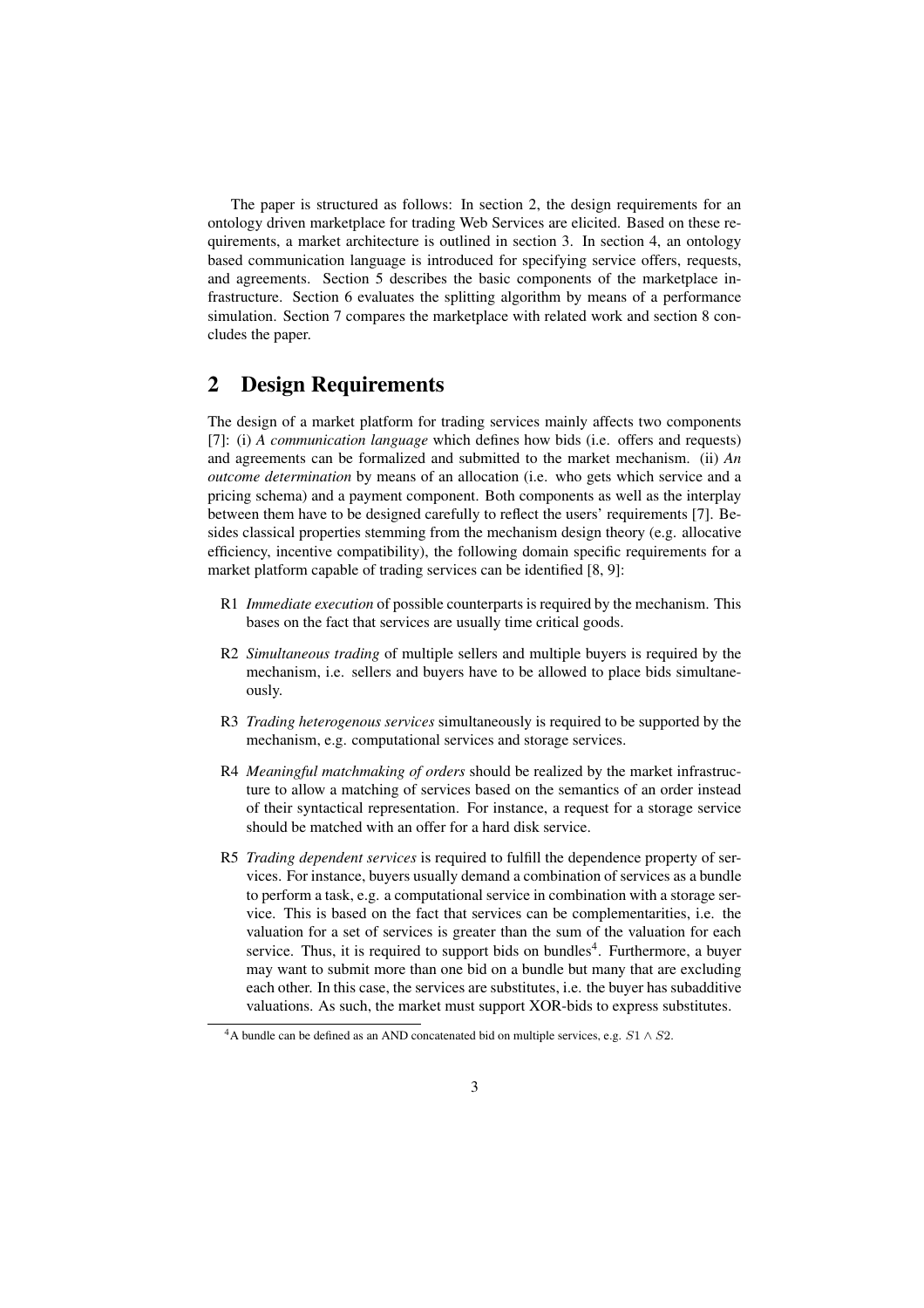

Figure 1: Overall architecture of the service marketplace

- R6 *Support for multiattribute services* should be realized by the market as services are typically not completely standardized. Similar services can differ in their quality and their policies, e.g. a storage service by its capacity or access time; a billing service by its age restriction.
- R7 *Computational and communication efficient determination of the outcome* is required by the mechanism in order to converge on a desirable global outcome by minimizing the computational effort.

Without loss of generality, we restrict the family of market mechanism to auctions, as auctions are an efficient institution for allocating services and determing prices [7].

## 3 Marketplace Architecture

In this section the overall architecture of an ontology-driven marketplace is introduced. The architecture, as outlined in figure 1, consists of the following components: a Marketplace Administrator, a Trading Component Registry, and several instances of Trading Components which encapsulate Preprocessors and Auction instances.

Although the market is seen as a monolithic unit, internally it may consist of several independent trading components each with its own auction mechanism and preprocessors. In each of these individual trading components, only a subset of all available services is traded. These sets are disjunctive subsets of all services and may include several dependent heterogenous services which are demanded or supplied in a bundle. For instance, a trading component  $TC_1$  could include storage services and computational services because several requesters are requesting these services as a bundle. Another trading component  $TC_2$  could only include payment services because users demanding or supplying this service are not interested in trading storage services as a bundle.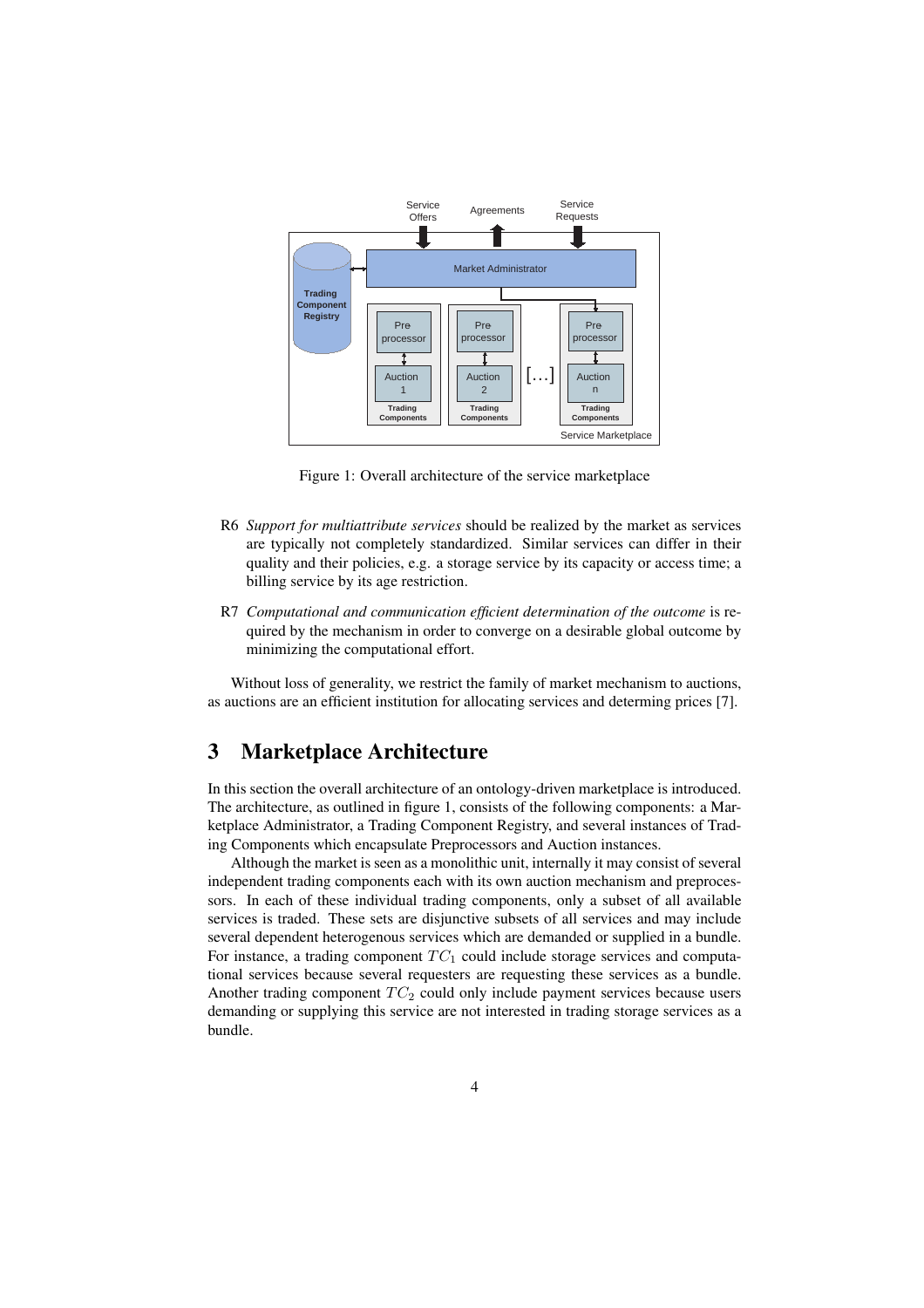Although a central auction mechanism comprising all available services would fulfill the economic properties, a distinction between several independent trading components clearly reduces the complexity of the auction (R7), especially if a great number of heterogeneous services are traded.

Trading Component Registry The Component registry is a repository that contains an ontology-based description of each trading component. These descriptions basically specify the capability of the services that are traded in a specific trading component.

Marketplace Administrator The Marketplace Administrator manages the internal mechanisms, i.e. the administrator instantiates, removes, or merges trading components. Furthermore, the administrator receives orders from requesters and suppliers. In order to allow meaningful matchmaking (R5) these orders are formally expressed via ontologies. The Marketplace Administrator compares the capabilities specified in the order with those stored in the registry on a semantic level (R4) and forwards the order to the corresponding internal trading component.

Auction In order to compute the optimal outcome, a multiattribute combinatorial double auction is applied [8]. This mechanism meets the requirements mentioned in the last section by allowing immediate executions (R1), simultaneous trading (R2), and trading heterogeneous (R3), dependent (R4), as well as multiattributive (R6) services. However, existing implementations of such mechanisms rely only on pure syntactic matching of orders and, thus, requirement (R4) cannot be met. Therefore, an additional preprocessing of the order book is necessary.

Preprocessor The Preprocessor administrates an order book containing ontology based orders and is responsible for preparing this order book in a way that it can be handled by a traditional auction system. Thereby, two aspects can be distinguished: (i) *Semantic preprocessing:* By means of the taxonomic relations derived from the ontology bids are submitted or removed in a way that that the subsequent syntactic auction mechanism results in the same set of matches as a semantic approach, while inappropriate allocations are avoided (R4). For example, a storage service is requested and a hard disc service offered, syntactic matching will fail due to the lack of taxonomic information. Therefore, semantic preprocessing adds an additional bid, in this case a hard disc service request, which is XOR connected with the request for a storage service. Hence, the hard disc request can be matched with the corresponding offer while preserving the consistency of the order book. (ii) *Syntactic preprocessing:* Once this is done, the ontology based communication primitives are translated into the syntactic bidding language that is understood by the auction mechanism. Thereby, the ontology instances are serialized to strings.

Before the marketplace components are described in more detail, a language for specifying requests, offers, and agreements is introduced in the following section.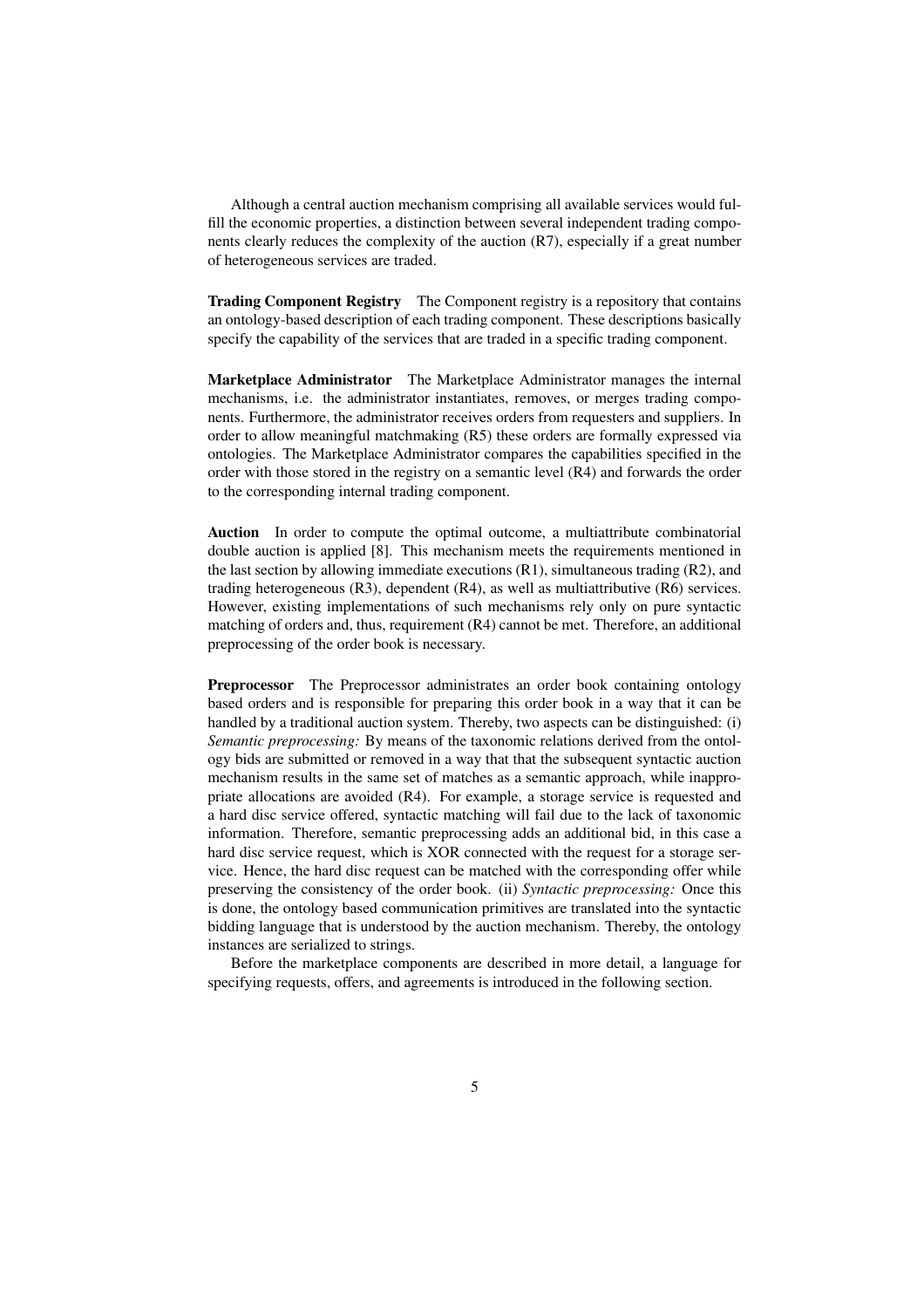## 4 Ontology-based Communication Language

Formal knowledge representation is crucial for providing a marketplace that allows intelligent and meaningful allocations. Ontologies provide the right means by featuring logic-based representation languages [10]. They come with executable calculi that allow querying and reasoning during run-time. Besides, such formalisms facilitate the conceptual integration of heterogeneous service description efforts by providing well-defined and machine understandable semantics. Before the main communication primitives and ontological concepts are introduced in section 4.2, 4.3 and 4.4, major design considerations of the ontology are discussed in 4.1.

### 4.1 Ontology Design Considerations

Currently there are several different initiatives that strive for describing different aspects of Web Services semantically (e.g. using WSMO, OWL-S). In order to be able to handle the different external communication languages, the marketplace is based on the OWL-DL version of the foundational ontology DOLCE (Descriptive Ontology for Linguistic and Cognitive Engineering) [11]. Foundational ontologies are high-quality formalizations of domain independent concepts and associations that contain a rich axiomatization of their vocabulary. They provide a philosophical sound reference point for easy and rigorous comparison and thus, can be used for harmonizing and integrating existing specifications like WSDL, OWL-S, WSMO, WS-Polciy, XACML, etc. This is done by aligning existing specifications with their upper level concepts derived from DOCLE (as done for OWL-S in [12]).

Descriptions & Situations (D&S) [13] is a module that extends DOLCE in order to allow modelling contexts such as social institutions, regulations or roles. By introducing the notion of *Descriptions*, DOLCE ground entities can be described from different points of view. For instance, in one context a Web Service might play the role of a requester and in another context that of a service provider. Further, such contexts can be used to distinguish between a service description and a service in the real world. In the following, offers, requests, and agreements are specified by means of *Descriptions* of services.

#### 4.2 Communication Primitives

The interaction between participants and marketplace mainly affects the three communication primitives *Offers*, *Requests*, and *Agreements*. These are also the major concepts that represent information in a market. As depicted in figure 2, offer, request, and agreement descriptions can be regarded as a specialization of the concept *Service Description*, which is a subclass of the upper level concept *Description* derived from D&S (see also [14]). A *Service Description* specifies concrete service capabilities and constraints of a service, which are also modelled as *Descriptions* in terms of D&S. A *Service Description* must have at least one *Capability Description*, whereas constraints can be defined optionally. In the following the main communication primitives offers, requests, and agreements are discussed in more detail.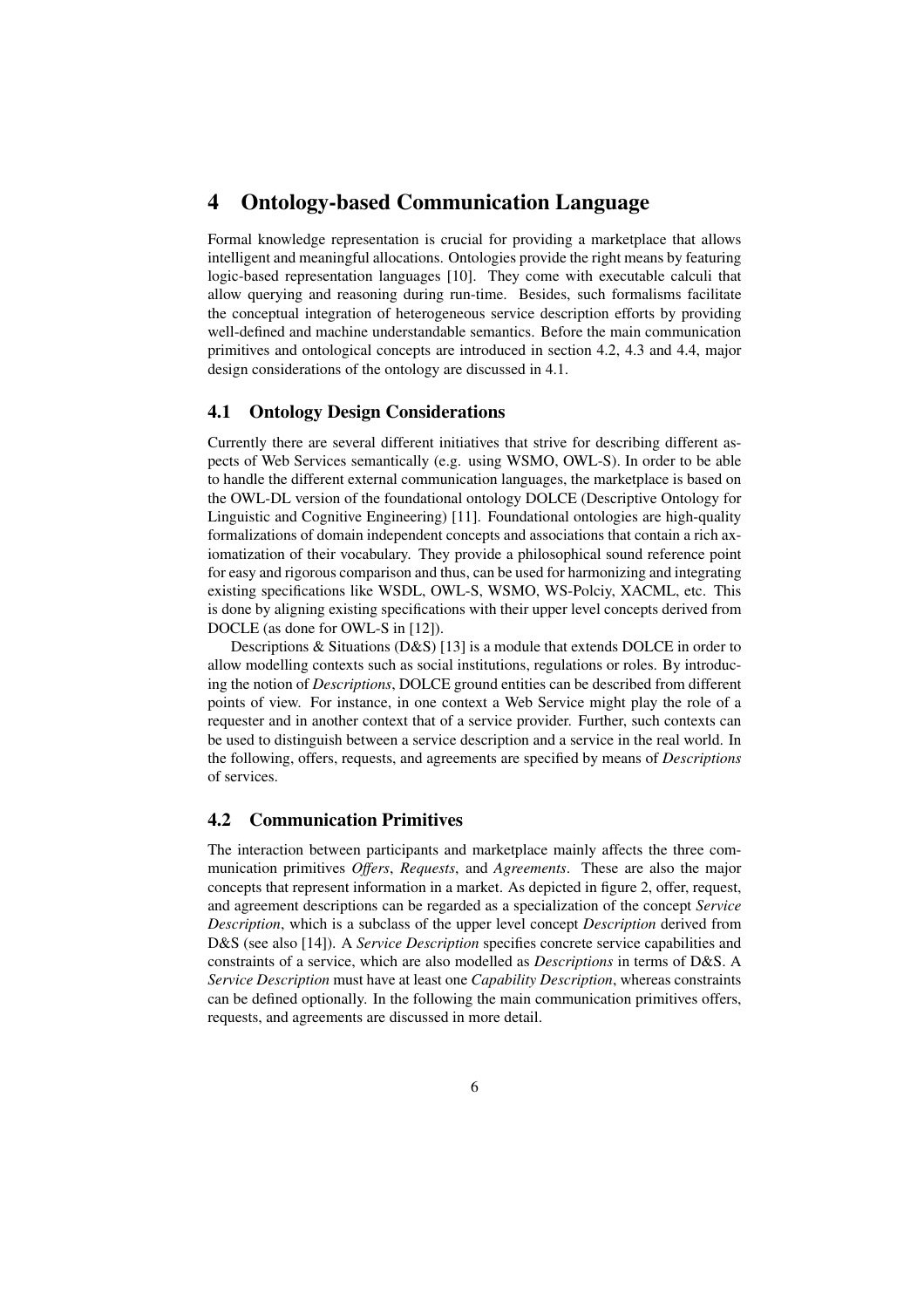

Figure 2: Relations between D&S descriptions

Offers: A service provider sends an offer to the marketplace which contains concrete information about the capabilities that will be carried out by the service. Furthermore, an offer contains a reservation price for the service. Thus, an offer can be regarded as a *Service Description* containing a mandatory constraint that defines an lower bound for the price a provider asks for. For instance, an offer for a stock quote service may contain information about the average response time, payment restrictions (e.g. only credit cards), and mandatorily a reservation price (e.g. at least 5\$). Offering bundles of services is ontologically represented by a *Service Description* that contains more than one *Capability Description*<sup>5</sup> .

Requests: A service request is the counterpart of an offer and specifies the requirements of a customer. A request contains information about the minimal requested capabilities of the service, e.g. a stock quote services that returns quotes for companies listed in the Dow Jones in Dollar. Furthermore, a request contains the valuation of the customer for the service, i.e. the maximum price a customer is willing to pay for the service, e.g. at most 6\$. Thus, a request can be regarded as a *Service Description* containing a constraint that defines an upper bound for the price a customer is willing to pay. Bundle requests can be specified identical to bundle offers.

Agreements: Once a joint understanding is determined, i.e. the requirements specified in an offer as well as in a request are fulfilled by each other, an agreement between provider and customer is reached. The agreed functionality together with the determined properties (e.g. price, quality level) have to be fixed in a contract and communicated to the market participants. In this contract properties of a deal have to be fixed exactly, i.e. constraints should restrict the allowed values of an attribute exactly.

In the following requests and offers together are referred to as *Orders*; a set of orders as *Order Book*. All three primitives mentioned above contain capabilities of a service as well as constraints regarding the usage of the service. These two components are described in section 4.3 and 4.4.

### 4.3 Service Capability Description

In literature there are two distinct ways to formally represent service capabilities. Basically capabilities can be modelled explicitly and implicitly (cf. [15]). Explicit represen-

<sup>5</sup>Note that *Constraints* can still be defined for individual services in the bundle by using the *Object* concept in the *Constraint Description* to refer to the according capability.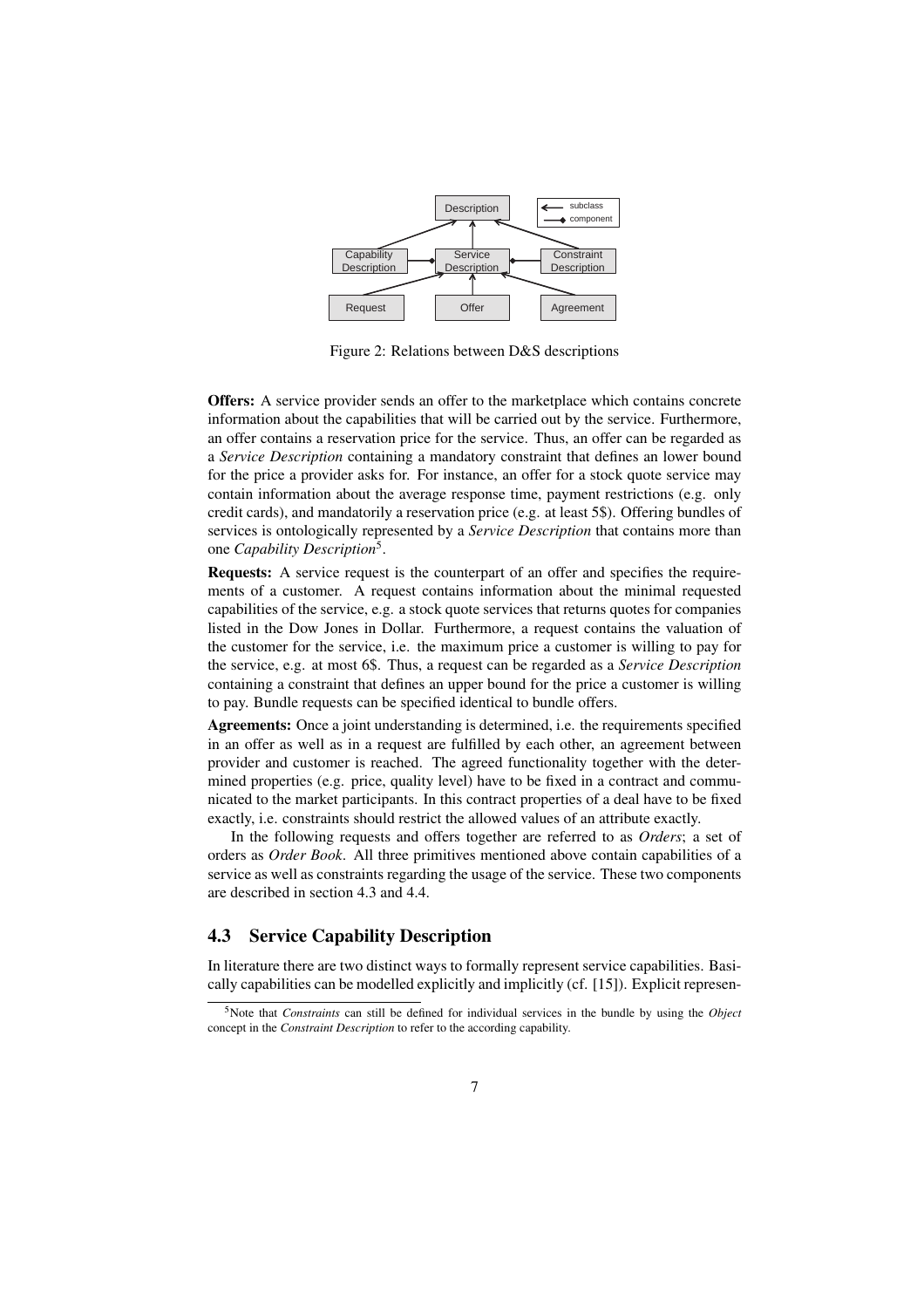

Figure 3: Sketch of the service description ontology. Concepts and associations derived from DOLCE, Descriptions&Situations(DnS), and the Core Ontology of Services(COS) are labelled with the according namespace.

tation of capabilities captures the semantics of the tasks or processes that are performed by a service, whereas implicit modelling is done by describing the transformation that is preformed by a service.

For our work we reuse a revised version of the Core Ontology of Services [12, 14, 16] which is basically suited to model both approaches mentioned above. For simplification, we use a pure implicit modelling approach, where only inputs and outputs are considered for capability matching in the marketplace.

As shown in figure 3, a *Capability Description* consists of *Computational Inputs* as well as *Outputs*. All these descriptive entities are *Roles* that are played by *Computational Objects*, e.g. a concrete message in the system. In order to allow bidding on service bundles, service descriptions may include more than one capability description.

#### 4.4 Constraint Description

Service providers and service requesters may want to express requirements that have to be fulfilled by potential business partners. Such requirements could be constraints regarding the desired/offerd service or constraints regarding properties of providers and customers themselves, e.g. the age of a customer must be at least 18 years. In the context of Web Services these constraints are often referred to as policies. There already exists several declarative policy languages either formalized by XML, e.g. WS-Policy or XACML, or by ontologies, e.g. KAoS [17] and REI [18]. As discussed in [19], the foundational ontology DOLCE could provide the right means for integrating these existing efforts.

[19] introduces a framework for expressing policies based on DOLCE and D&S. As sketched in figure 3, a *Constraint-Description* consists of the concepts *Subject*, *Computational Task*, *Object*, and *Attribute*. The first three concepts allow to define the application area of the constraint, while subclasses of the concept *Attribute* allow to define the property of a service that is constrained. *Attribute* is *valued-by* a DOLCE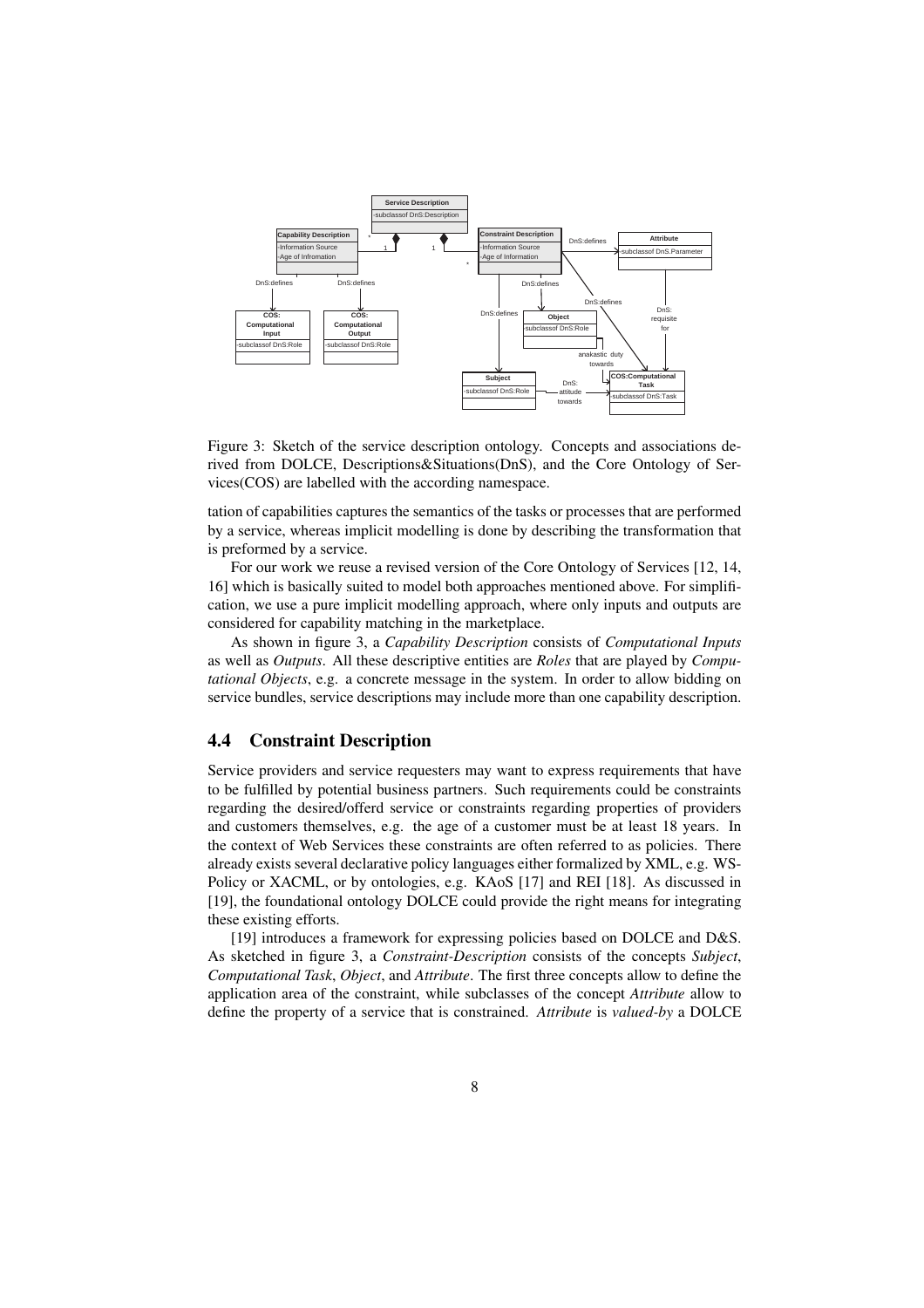

Figure 4: Stock Service



*Region* that defines the overall range of the attribute values. Values not contained in this *Region* are not allowed.

#### 4.5 Example

As an example of the ontology based communication language, consider a Web Service returning quote requests. The capability by means of input and output descriptions of the service are shown in figure 4.

A user A is supplying this service capable of returning quotes in Dollar for any given security (i.e. options, shares, and futures). Furthermore, the user has a reservation price of 5\$ for this service. Another user  $B$  is demanding a stock quote service capable of providing quotes in dollar for futures. User  $B$  valuates this service with 6\$. Figure 5 and 6 show the formalization of the offer and request by means of the proposed communication language.

## 5 Components

In this section the main components of the marketplace already introduced in section 3 are described in detail.

### 5.1 Trading Component Registry

The Component Registry contains a description of each trading component. These descriptions are determined by the capabilities of the services traded in the corresponding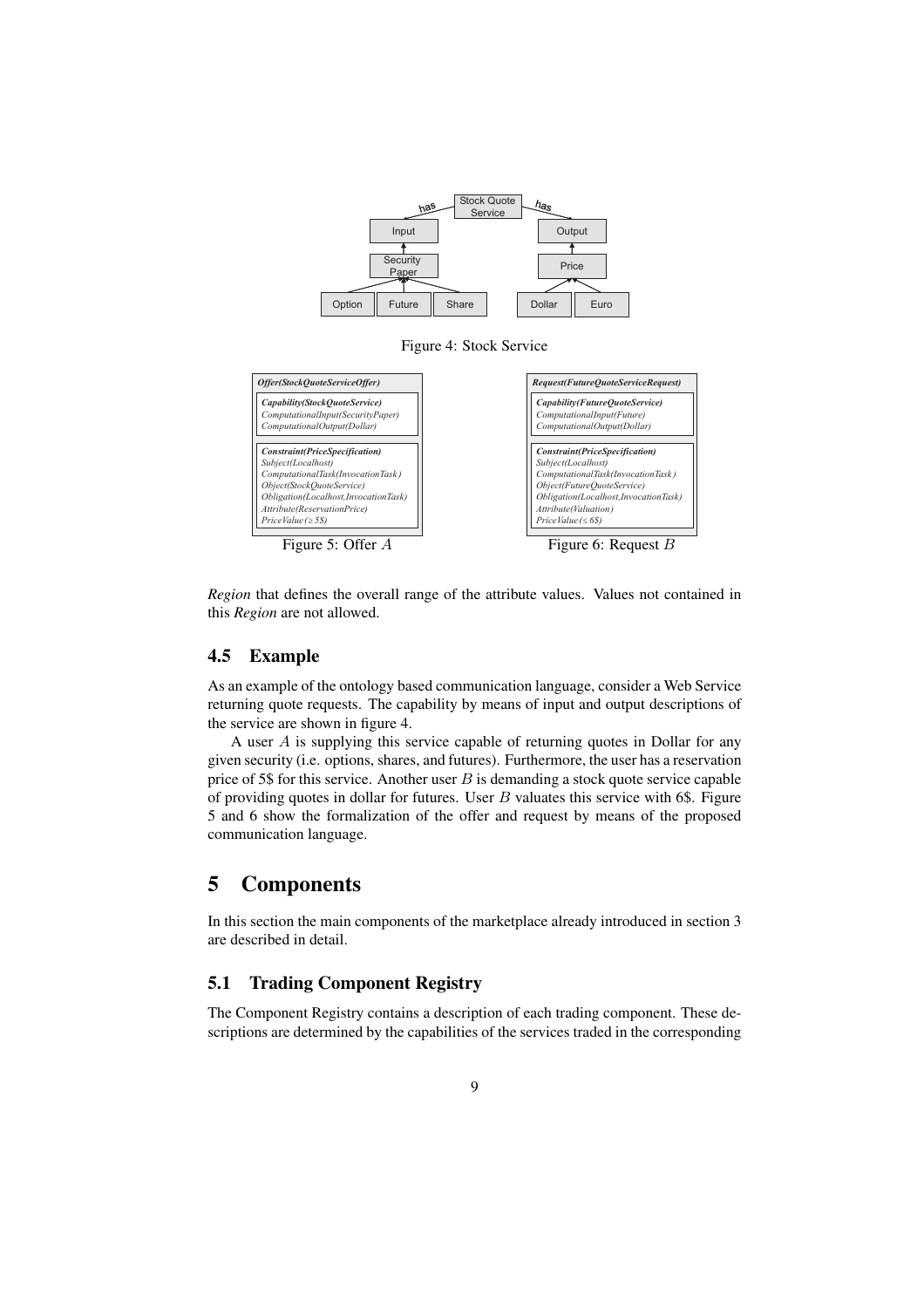trading components. In order to allow forwarding of incoming orders to the right component, it has to be described by the most general inputs and outputs. For instance, a component trading the orders from example 4.5 is described by the input *Security Paper* and the output *Dollar*. Note that a component description may comprise several capability descriptions.

#### 5.2 Market Administrator

As mentioned above, the overall marketplace is divided into several trading components. Each of them determines the allocation for a specific class or classes of services. The core functionality of the Market Administrator is to manage the trading components and to forward incoming orders to the appropriate component. In this section, we introduce the matching algorithm for comparing orders and component descriptions. Furthermore, we present management operations that are preformed by the Market Administrator to keep the set of trading components consistent.

#### 5.2.1 Semantic order forwarding.

Once an order is received, the Market Administrator matches the capabilities of a component description derived from the registry with the capabilities contained in the order by means of a DL-reasoner. In line with [9], matching of capabilities is done by matching all inputs  $(in<sub>o</sub>)$  of the order with all inputs  $(in<sub>m</sub>)$  of the component description and, accordingly, all outputs of the order  $(out<sub>o</sub>)$  with all outputs of the offer  $(out<sub>m</sub>)$ . We define two capabilities as *related* if there is a subsumption between all inputs of the component description and at least one input of the order, i.e.  $in_{\alpha}$  subsumes  $in_{m}$  or vice versa. Analogously, for all outputs of the order there has to be a subsumption to at least one output of the component description. This can be formalized by the following (simplified) rule.

$$
related(x, y) \leftarrow capability(x) \land capability(y)
$$
  
 
$$
\land \forall i. ((in_o(i) \rightarrow in_m(i)) \lor (in_m(i) \rightarrow in_o(i))) \land
$$
  
 
$$
\forall o.((out_o(o) \rightarrow out_m(o)) \lor (out_m(o) \rightarrow out_o(o)))
$$

The rule has to be checked for all descriptions in the registry and all included capabilities. A trading component is already *related* if on of its capabilities is *related*. In case of a bundle request or offer (i.e. more than one capability), one order might be *related* to several components. In this case the components have to be merged. In case there is no relation between the incoming order and any component description, a new market has to be created together with a new description in the repository.

#### 5.2.2 Operations for trading component management.

As already mentioned, in order to keep the set of trading components consistent, the Market Administrator has to apply operations that allow for managing the components and their descriptions. The set of components are considered to be consistent if the allocation outcome calculated in distributed components is identical to the outcome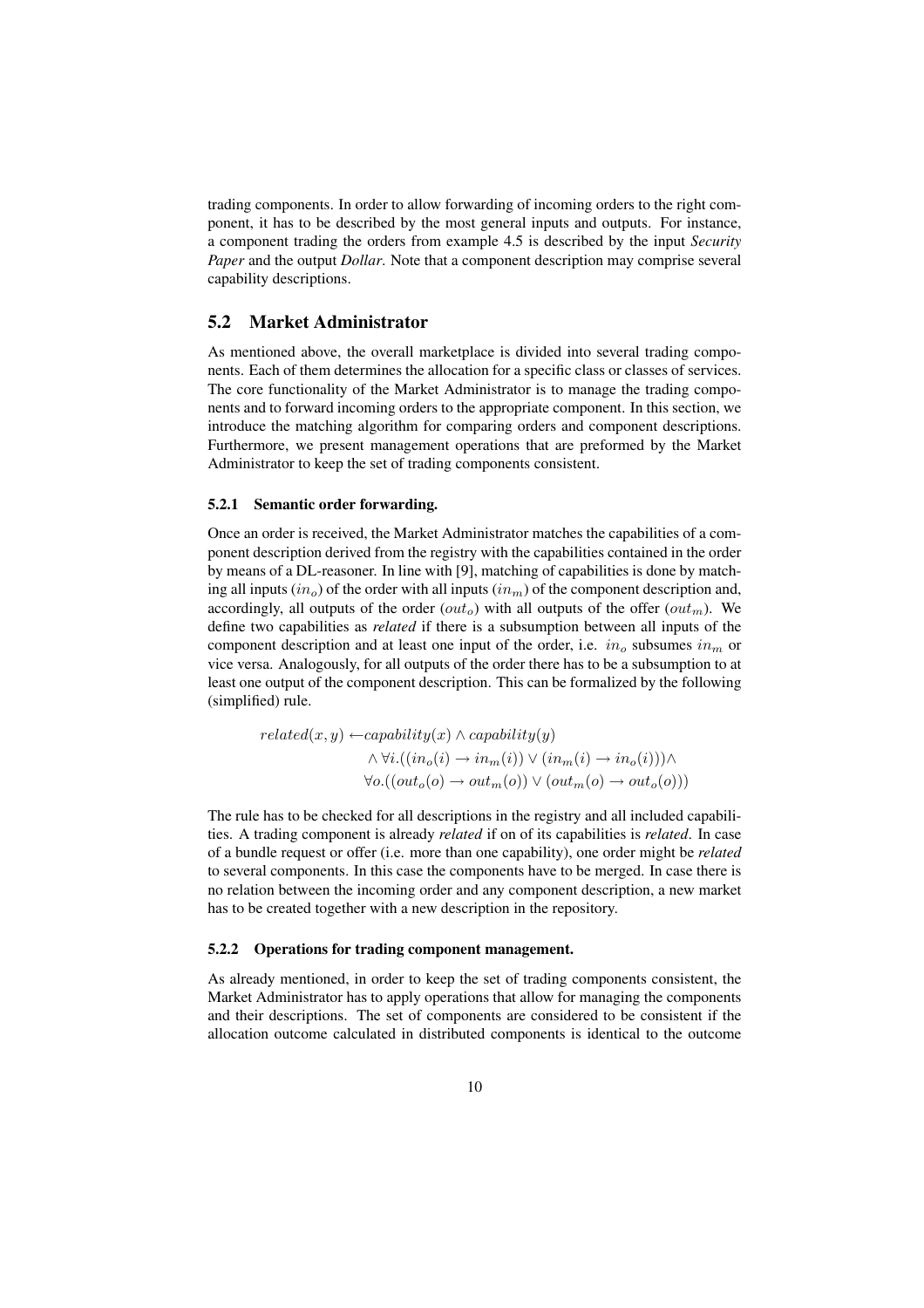that would be calculated in one central mechanism. Consistency check has to be done every time an order is submitted or an agreement is reached. The following operations are needed in this context:

*Create a new component:* A new trading component will be created if no appropriate (related) component can be identified for an incoming order. This is done by creating an instance of a Trading Component (i.e. Preprocessor and Auction) and by adding a new component description to the registry.

*Remove a component:* A trading component has be removed together with the according component description if the order book is empty. Thus, the following rule has to be checked each time an agreement is reached in the trading component:

 $empty(x) \leftarrow OrderBook(x) \wedge \neg \exists y. Order(y) \wedge component(y, x)$ 

*Split a component:* For doing so, the order book of the trading component has to be split up into several individual order books. Each of them is executed by an independent trading component. To find out whether an order book has to be divided, the following rule can be applied:

$$
split(x, y) \leftarrow OrderBook(x) \land OrderBook(y) \land Order(w) \land component(w, x)
$$
  
 
$$
\land Order(v) \land component(v, y) \land \neg \exists z.Capability(z)
$$
  
 
$$
\land component(z, w) \land component(z, v)
$$

Because the order books are divided only in case they contain two fully distinct sets of service types, the split operation does not lead to any market defects (e.g. missed matches, decreasing liquidity). Imagine a trading component contains stock quote as well as currency translation services. Obviously, the order book can be split into one book containing only stock quote and one containing only translation services without loosing potential matches. Trading components should be divided as soon as possible to reduce the complexity of the allocation mechanism.

*Merge components:* Several trading components are integrated by removing all components except for one, which contains the merged order book. Merging becomes necessary when a new order arrives that is related to capabilities traded in two different components. This will be the case if more than one matches (direct or indirect) between component description and order:

 $merge(x, y) \leftarrow OrderBook(x) \wedge OrderBook(y) \wedge Order(w)$  $\wedge \textit{component}(x, w) \wedge \textit{Order}(v) \wedge \textit{component}(u, v)$  $\land \exists z.Capability(z) \land component(w, z) \land component(v, z)$ 

Suppose there are two markets, one dealing with stock quote and one with currency translation services. If a request for a financial service arrives, these two markets have to be merged.

*Update a component description:* Each time a order is forwarded or an agreement reached the component description has to be updated. This is done by determining the most general input and output for all capabilities in the description.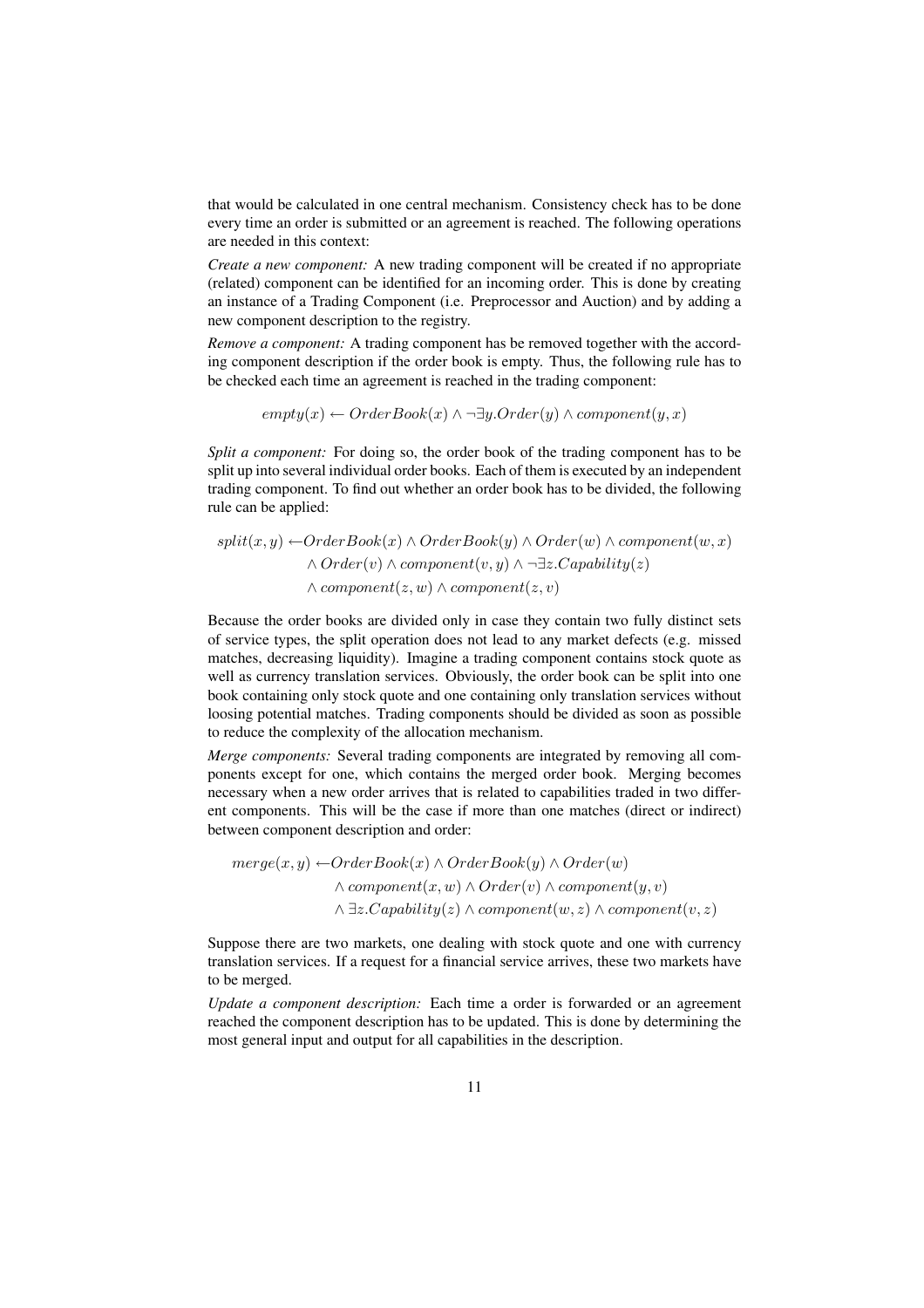### 5.3 Trading Component

Each instance of a Trading Component consists of two building blocks: A Preprocessor and an Auction component. These components are described in the following.

#### 5.3.1 Preprocessor

Due to the fact that two services could match semantically, although their syntactic descriptions are not fully identical, a semantic preprocessing step is needed to assure that all possible matchings are considered when calculating the allocation. Afterwards, the order will be transformed to the auction's bidding language by a syntactic preprocessing step.

An offer will *semantically match* a request if all inputs and outputs match. Inputs match in case all inputs of the offer subsume at least one input of the request. Outputs match in case all outputs of the request subsume at least one output of the offer. This is formalized in the following simplified axiom, where  $(in<sub>r</sub>, out<sub>r</sub>)$  represent the inputs and outputs of the request  $c_r$  and  $(in_m, outm)$  those of the offer  $c_o$ .

 $semantic-match(c_r, c_o) \leftarrow \forall x .(in_r(x) \rightarrow in_o(x)) \wedge \forall y .(out_r(y) \rightarrow out_o(y))$ 

Note that the objective of this preprocessing is not to match bids, but to transform the order book in a way that the results of the syntactic matching is identical to the semantic matching defined above. Syntactic matching can be defined as follows:

 $syntactic-match(c_r, c_o) \leftarrow \forall x . (in_r(x) \leftrightarrow in_o(x)) \wedge \forall y . (out_r(y) \leftrightarrow out_o(y))$ 

Based on this definitions, the orders mentioned in example 4.5 match only on a semantic level due to the different degree of abstraction of the input concepts. In order to get the same matches in a syntactic algorithm as in a semantic approach, the ontology is used to generate alternative bids. These bids can then be concatenated by a XOR operator<sup>6</sup>, ensuring that at most one bid will be executed. Therefore, the following rules can be used:

- If a concept  $X$  that represents the input of a request (e.g. Future) is subsumed by another concept  $Y$  in the ontology (e.g. Security Paper), a new XOR-associated request has to be introduced with input  $Y$ . This has to be done for each concept that subsumes  $X$  and is subsumed by the input of the component description. This would mean for request  $B$  of the example 4.5 that the alternative request  $(Security Paper, Dollar)$  has to be introduced.
- If a concept X that represents the output of an offer (e.g. Dollar) is subsumed by a concept Y in the ontology (e.g. Price), a new XOR-associated offer has to be introduced containing output  $Y$ . This has to be done for each concept that subsumes  $X$  and is subsumed by the input of the component description. This means, for Offer A of the example, a new offer ( $SecurityPaper, Price$ ) has to be added.

 $6A$  XOR B means either A, B, or  $\emptyset$ , but not AB.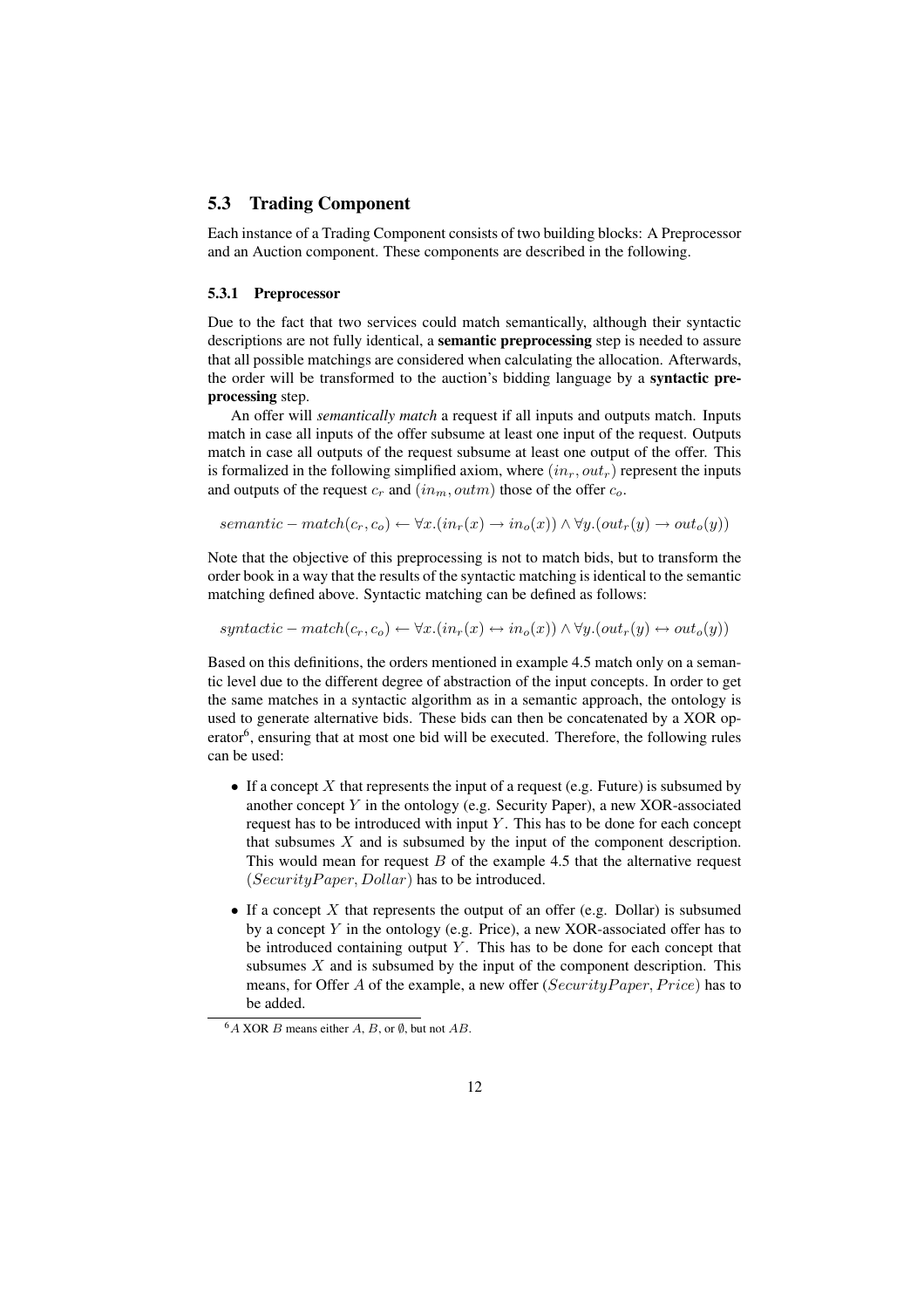• In order to avoid unnecessary large concatenations of bids, the Preprocessor has to check each time an agreement is reached, if the trading component description is is changed to a more specific one. If this is the case, the introduced bids that are more general than the component descriptions have to be removed.

This results in two alternative requests (Security Paper, Dollar) and (Future, Dollar) as well as two offers (SecurityPaper, Price) and (SecurityPaper, Dollar). Now, it is easy to see that there will also be a match in the syntactic approach. The auction mechanism has to be able to guarantee that only one alternative request and offer is accepted (XOR-bids).

In case of semantic matching, it can be shown that after applying these rules the possible matches are identical compared to the situation without applying the rules. In case of syntactic matching, applying the rules could significantly improve the matchmaking (as illustrated in the example), while it is guaranteed that at least the same matches are found compared to situation without applying the rules.

After the semantic preprocessing, the syntactic preprocessing is applied. Here, the semantic order book is translated into the bidding language of the auction mechanism. For the auction mechanism, a buyer order has to be transformed into a XOR concatenated set of bundle bids  $B_{n,1}(S_1) \oplus \ldots \oplus B_{n,u}(S_j)$ , where u is the number of bundle bids in the order. A single bundle bid  $B_{n,f}(S_i)$  is defined as the tuple

$$
B_{n,f}(S_i) = (v_n(S_i), (q_n(S_i, g_1, a_{g_1,1}), \ldots, q_n(S_i, g_j, a_{g_j, A_j}))).
$$

In the bundle bid,  $S_i$  denotes any bundle (e.g. a stock quote service and a weather service) and  $v_n(S_i)$  defines the valuation for this service. Furthermore, the attribute characteristics can be expressed by  $q_n(S_i, g_i, a_{g_j,k})$  where  $g_i \in S_i$  is a specific service and  $a_{g_i,k} \in g_i$  is an attribute of it.

The orders of the sellers are formalized in a similar way as the buyers' orders are. An order is defined as a concatenated set of XOR bundle bids  $B_{m,1}(S_1) \oplus \ldots \oplus$  $B_{m,u}(S_i)$ , where u is the number of bundle bids. A single bid  $B_{m,f}(S_i)$  for a bundle  $S_i$  is defined as the buyer's bids are, except the valuation  $v_n(S_i)$  is replaced by a reservation price  $r_m(S_i)$ .

As an example of the syntactic preprocessing the orders will be transferred into the bidding language required by the auction mechanism:

The requests (Security Paper, Dollar) and (Future, Dollar) are represented as two XOR concatenated bids  $B_{m,1}(Security Paper) \oplus B_{m,2}(Future)$  with

 $B_{m,1}(Security Paper) = (6, Dollar)$  and  $B_{m,2}(Future) = (6, Dollar)$ .

The XOR operator ensure, that at least one bid will be executed. The offers will be transformed analogously to  $B_{n,1}(Security Paper) \oplus B_{n,2}(Security Paper)$  with

 $B_{n,1}(Security Paper) = (5, Dollar)$  and  $B_{n,2}(Security Paper) = (5, Dollar)$ .

#### 5.3.2 Auction Mechanisms

The auction mechanism used in the architecture is a multiattribute combinatorial exchange as proposed in [8]. The auction fulfills most of the requirements given in section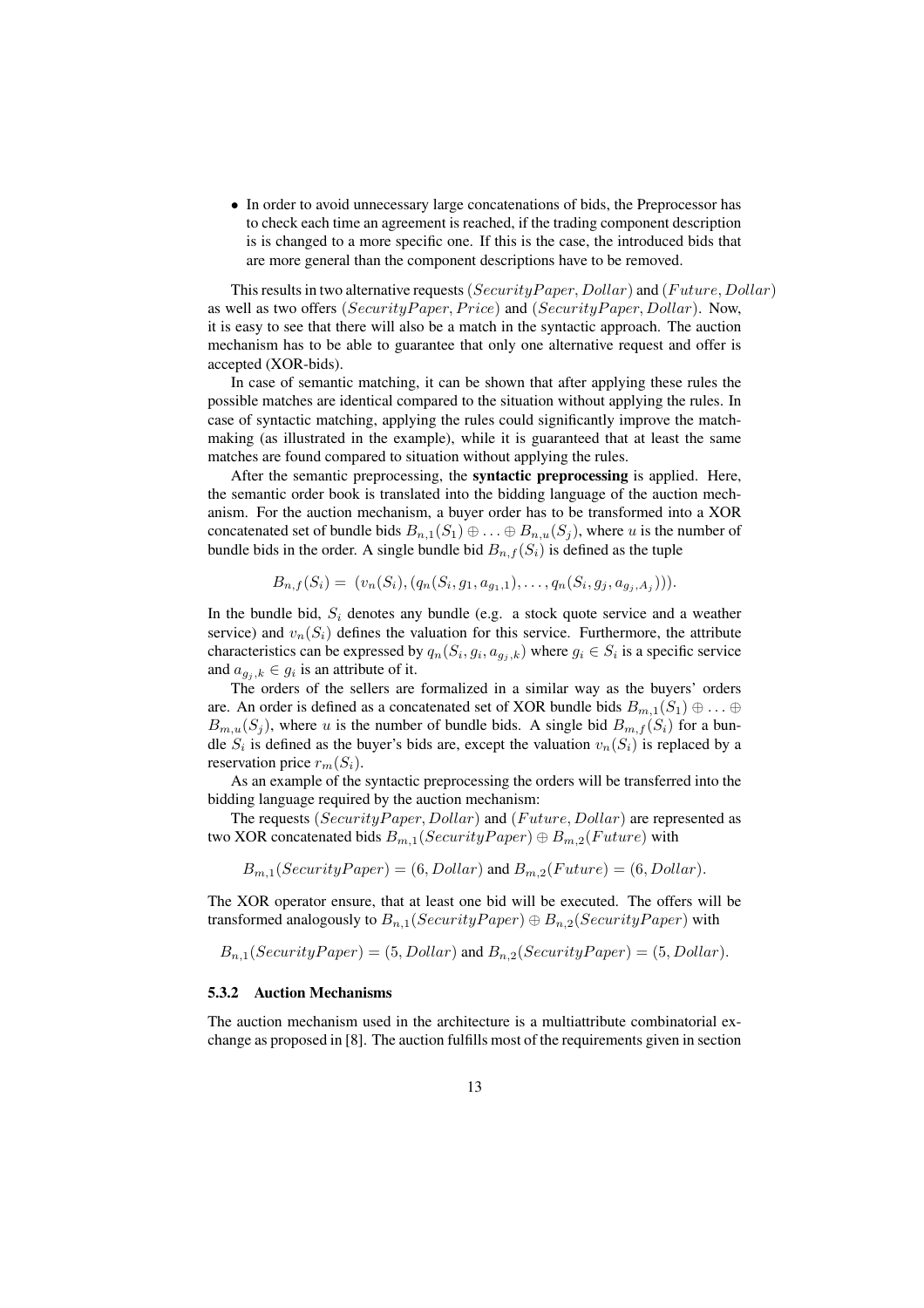2, as the mechanism allows multiple buyers and sellers simultaneously (R2) the submission of heterogonous bundles expressing (R3,R5) either substitutabilities (realized by XOR bids) and complementarities (realized by bundle bids). Furthermore, the mechanism is capable of handling cardinal attributes (R6) as well as an immediate execution of given orders as the clearing can be done continuously<sup>7</sup> (R1). Besides a syntactically based bidding language, the auction subsumes a winner determination component (i.e. allocation of services from suppliers to requesters) and a pricing schema (i.e. which price have to be paid on base of the allocation).

The winner determination problem maximizes social welfare, i.e. the difference between the buyers' valuations and the sellers' reservation prices. The winner determination problem is formulated as a linear Mixed Integer Programm (MIP) and thus can be solved by optimization solvers such as  $\text{CPLEX}^8$ . The winner determination is, however, an generalization of the combinatorial allocation problem (CAP) and thus  $\mathcal{NP}$ complete [20].

The winner determination alone is insufficient to ensure an efficient outcome of the mechanism. Thus, a pricing mechanism is required which reveals the true internal information of the participants about the demand and supply situation (i.e. preferences). In the proposed auction, an approximated Vickrey schema is used which results in an approximated allocative efficiency [20].

## 6 Performance Simulation

As mentioned above, the proposed architecture is capable of splitting markets, if two or more disjunctive order sets exist. This may lead to high performance gains especially if the auction mechanism is computational demanding. In the following, this performance gain is measured by means of a stochastic based simulation.

An order stream is generated which consists of two disjunctive order subsets. Each buyer and seller submits five bundle bids as an order. The bundles are generated using the Decay distribution, which is shown to lead to hard instances of general combinatorial allocation problems [21].

In the first scenario, the order stream is computed using a single instance of the mechanism. In the second scenario, the order stream is split into two disjunctive subsets and computed using two independent instances of the mechanism. Figure 7 shows the computation time of CPLEX for calculating the allocation in both scenarios. In scenario 2, the computation time of the independently computed subsets are added to make the overall computation time comparable with the first scenario.

Due to the exponential runtime of the auction mechanism, it is obvious that an intelligent order book splitting leads to performance gains. For instance, the winner determination for 900 bundle bids takes more than 140 seconds in scenario 1. Splitting the subsets and computing the order books separately (each with 450 bundle bids) takes only 40 seconds.

 $7$ Continuously clearing means a clearing each time a new order enters the market.

 ${}^8$ CPLEX is a commercial solver for optimization problems (http://www.cplex.com/).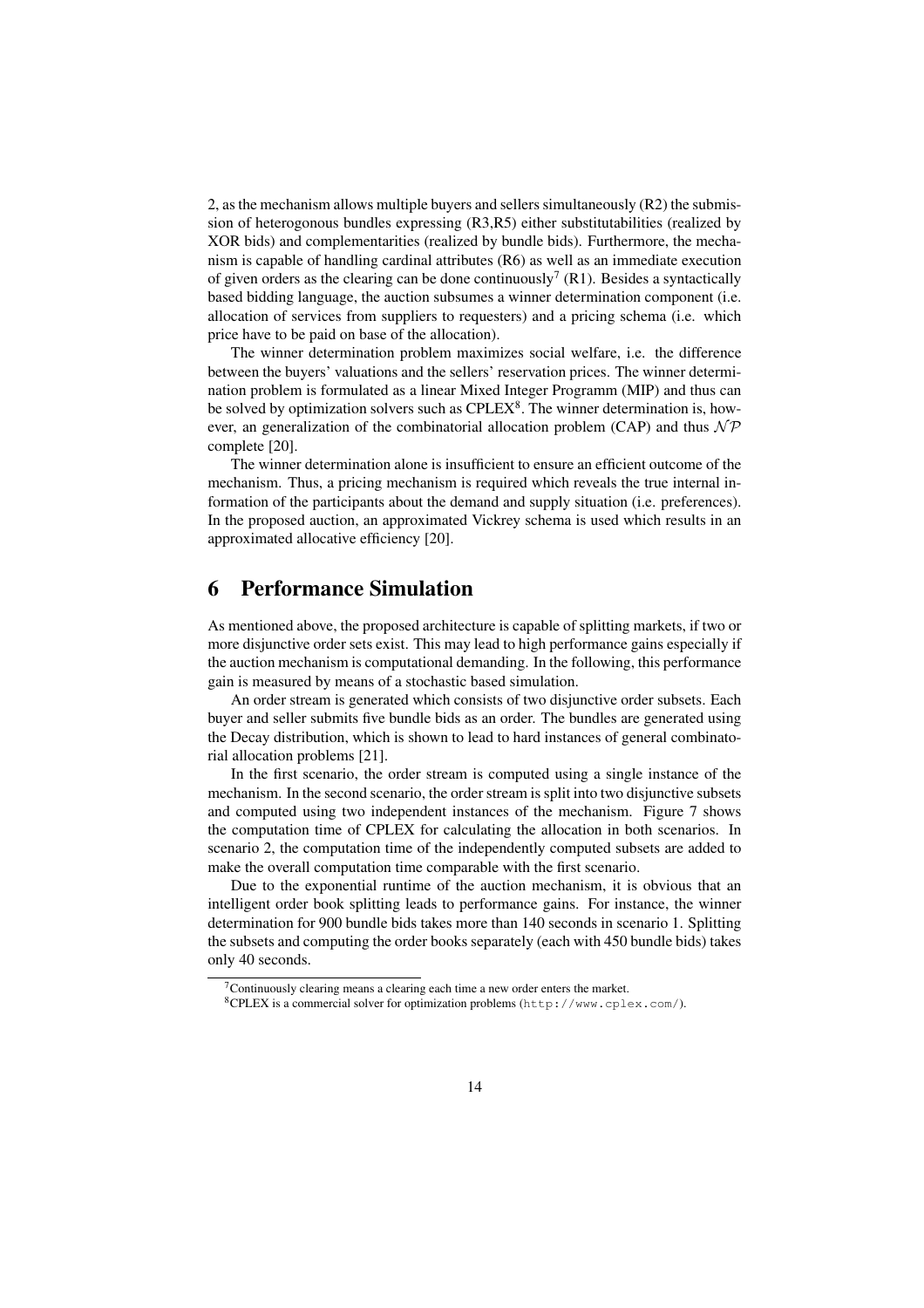

Figure 7: Performance evaluation

However, the results cannot be generalized as the computation time for the intelligent order splitting is neglected at the moment. Nevertheless, the simulation shows that the use of background knowledge may reduce the overall complexity.

## 7 Related Work

For maintaining a loose coupling between service requester and provider, dynamic service discovery plays a crucial role. Thus, several algorithms and frameworks have been proposed to tackle this problem. Some of them are based on syntactic service descriptions, like description repository UDDI or the discovery protocol WS-Discovery<sup>9</sup>. Others, like [9, 22, 23], suggest to adopt semantic service descriptions for matchmaking. However, while providing semantic matching capabilities, these algorithms use centralized matching components without the employment of prices. Thus, these algorithms require full information about the demand and supply situation in order to be effective. However, this information requirement is not even closely met [20, 7].

Market-based approaches incorporate incentives for truthful information revelation by implementing prices. [5] motivate exemplarily the use of price systems for allocating Web Services. However, complementarities, attribute characteristics, and semantics based order specifications are not considered and, thus, the mechanism does not fulfill the defined requirements in section 2. Furthermore, several architectures have been introduced for an economic allocation of resources in similar domains such as the Computational Grid, e.g. [24]. However, these mechanisms are not directly applicable for trading Web Services as they do not consider the dependencies between services (i.e. by the use of bundles) and rely on attribute-value based bidding languages.

There are several bilateral mechanism schemas for negotiating services. For instance, [6] implement a semantic-enabled negotiation system. However, the systems does not allow the simultaneous trading of multiple buyers and sellers and thus do not fulfill the requirements specified in section 2.

Besides, ontologies cannot only be used to improve matching within a market as done in this work, but they can also be used for modelling negotiation protocols and

<sup>9</sup>See http://www.uddi.org/, http://msdn.microsoft.com/ws/2004/10/ws-discovery/ for details.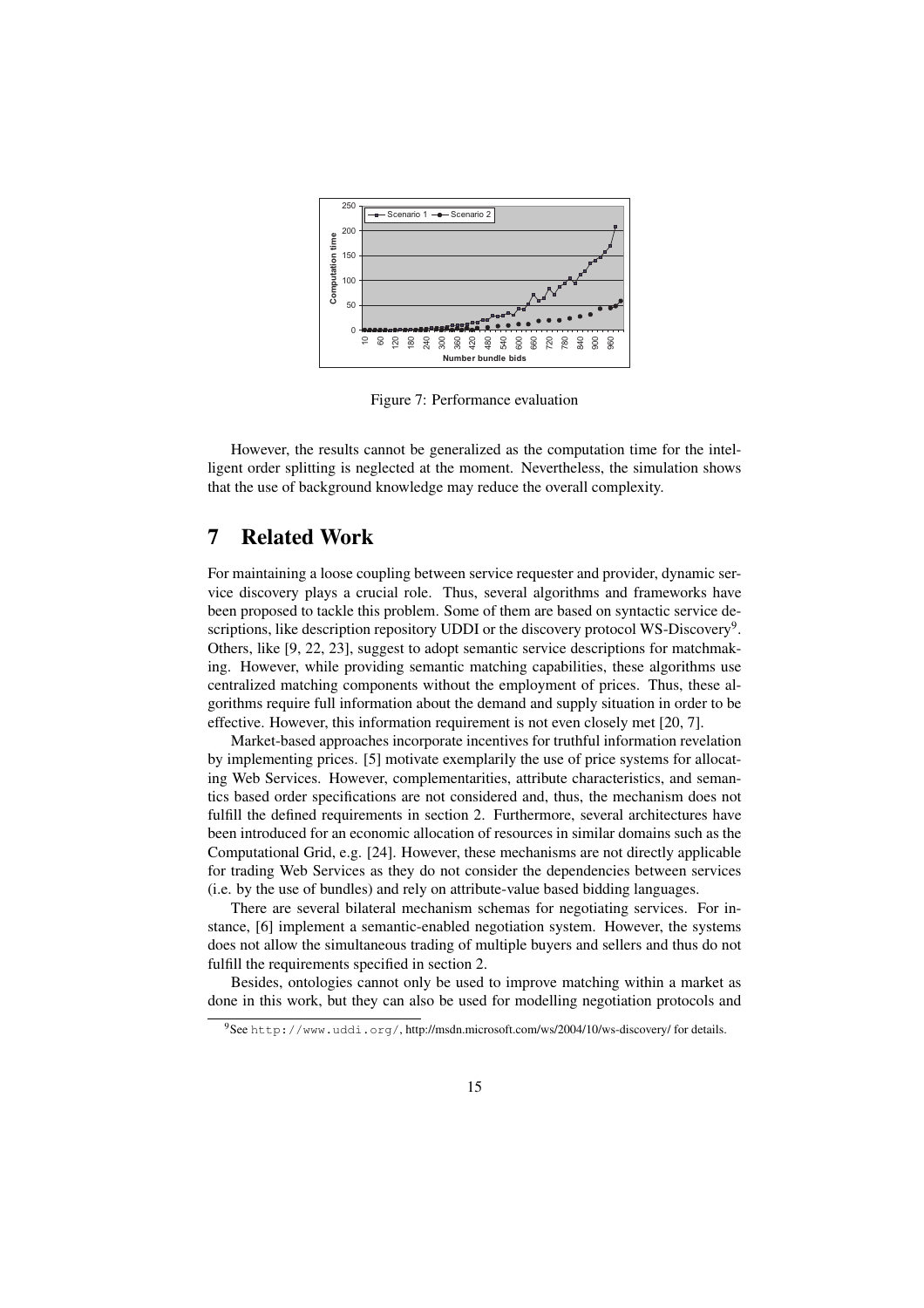strategies [25]. This could allow agents to adapt to different market mechanisms. However, this work is complementary to ours and becomes relevant when considering different mechanisms in the market.

## 8 Conclusion

This paper outlined the design of an ontology-driven market for trading Web Services. Based upon a requirement analysis for a Web Service market, a marketplace was designed which is up to these marks. The marketplace uses an ontology based communication language that is capable of representing semantically described request, offers, and agreements. These ontology-driven messages were transformed into syntactically represented orders so that an existing auction mechanism could be used while still allocating on a semantic level. Furthermore, semantic information was used to split the whole market into several independent sub-markets. The concept was shown to be more efficient than an existing mechanism, i.e. the use of background knowledge has reduced the overall complexity.

For the future, additional auction mechanisms (e.g. English auctions) will be integrated for making the overall platform generally applicable. Furthermore, the existing platform will be compared and benchmarked with semantics-based matchmakers as well as classical auction marketplaces in more detail.

## References

- [1] Lawler, J., Anderso, D., Howell-Barber, H., Hill, J., Javed, N., Li, Z.: A study of web services strategy in the financial services industry. In: The Proc. of ISECON 2004. (2004)
- [2] Veit, D.: Matchmaking in Electronic Markets. Springer Verlag (2003)
- [3] Harth, A., Decker, S., He, Y., Tangmunarunkit, H., Kesselman, C.: A semantic matchmaker service on the grid. In: WWW (Alternate Track Papers & Posters). (2004)
- [4] Li, L., Horrocks, I.: A software framework for matchmaking based on semantic web technology. In: Proc. of 12th Int. WWW Conf., New York, NY, USA, ACM Press (2003)
- [5] Li, Z., Zhao, H., Ramanathan, S.: Pricing web services for optimizing resource allocation an implementation scheme. In: Proc. of the Web2003, Seattle, WA. (2003)
- [6] Vasiliu, L., Zaremba, M., Moran, M., Bussler, C.: Web-service semantic enabled implementation of machine vs. machine business negotiation. Techreport, DERI Innsbruch (2004)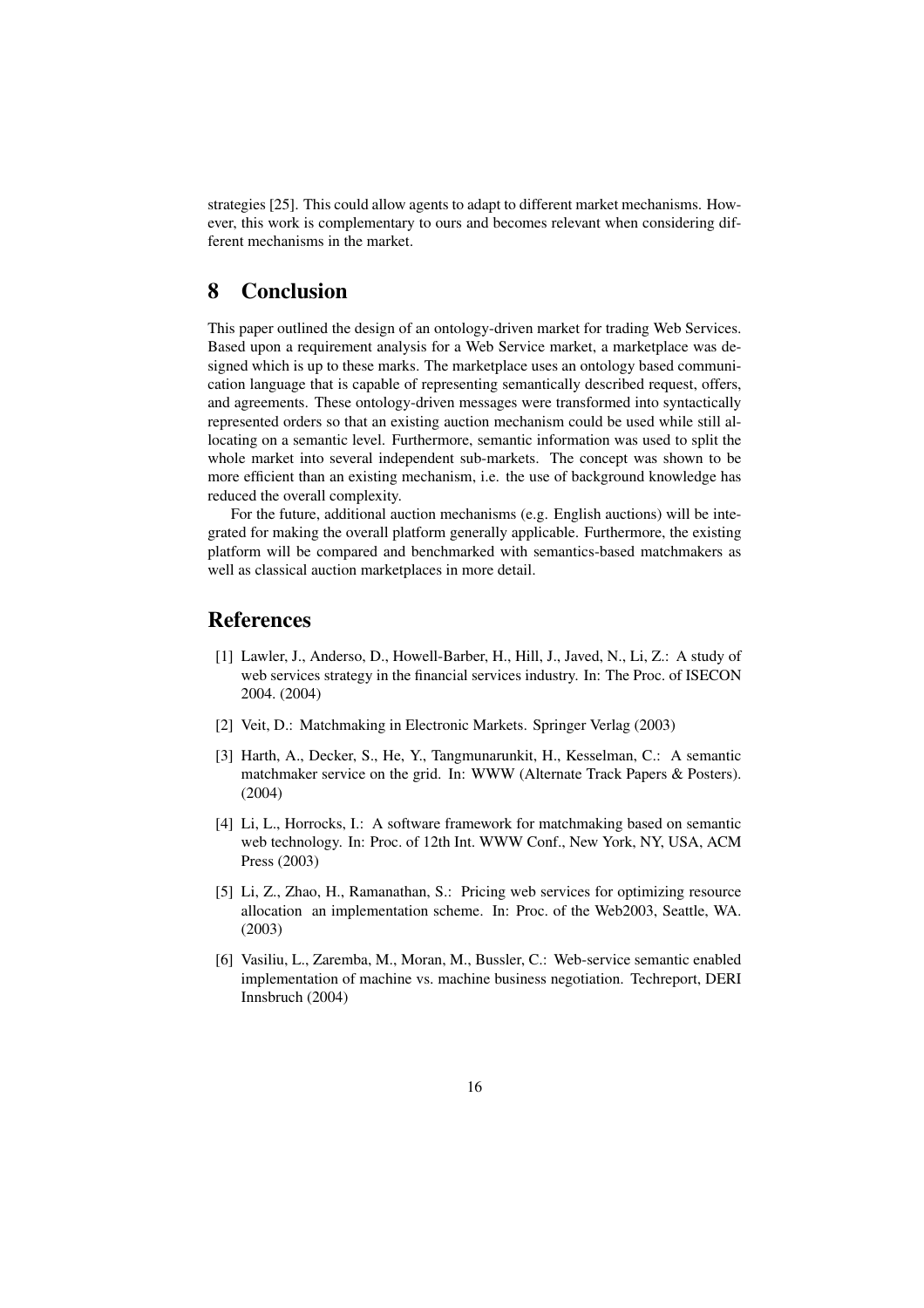- [7] Neumann, D.: Market Engineering A Structured Design Process for Electronic Markets. PhD thesis, Economics and Business Engineering, University of Karlsruhe (TH) (2004)
- [8] Schnizler, B., Neumann, D., Weinhardt, C.: Resource allocation in computational grids - a market engneering approach. In: Proc. of the WeB 2004, Washington. (2004)
- [9] Paolucci, M., Kawamura, T., Payne, T.R., Sycara, K.P.: Semantic matching of web services capabilities. In: Proc. of the 1st Int. Semantic Web Conf., Springer (2002)
- [10] Staab, S., Studer, R.: Handbook on Ontologies. Springer Verlag, Heidelberg (2004)
- [11] Masolo, C., Borgo, S., Gangemi, A., Guarino, N., Oltramari, A., Schneider, L.: The WonderWeb library of foundational ontologies. WonderWeb Deliverable D17 (2002)
- [12] Mika, P., Oberle, D., Gangemi, A., Sabou, M.: Foundations for service ontologies: Aligning owl-s to dolce. In: Proc. of the 12th Int. Conf. on WWW, ACM (2004)
- [13] Gangemi, A., Mika, P.: Understanding the semantic web through descriptions and situations. In: Confederated Int. Conf. DOA, CoopIS and ODBASE. LNCS, Springer (2003)
- [14] Gangemi, A., Mika, P., Sabou, M., Oberle, D.: An ontology of services and serivce descriptions. Technical report, Laboratory for Apllied Ontology, Rome, Italy (2003)
- [15] Sycara, K., Paolucci, M., Ankolekar, A., Srinivasan, N.: Automated discovery, interaction and composition of semantic web services. Journal of Web Semantics 1 (2003)
- [16] Oberle, D., Lamparter, S., Eberhart, A., Staab, S.: Semantic management of web services. Technical report, University of Karlsruhe (2005)
- [17] Uszok, A., Bradshaw, J.M., Jeffers, R., Tate, A., Dalton, J.: Applying KAoS services to ensure policy compliance for semantic web services workflow composition and enactment. In: Int. Semantic Web Conf. (ISWC'04). (2004)
- [18] Kagal, L.: A Policy-Based Approach to Governing Autonomous Behavior in Distributed Environments. PhD thesis, University of Maryland, Baltimore MD 21250 (2004)
- [19] Lamparter, S., Eberhart, A., Oberle, D.: Approximating service utility from policies and value function patterns. In: 6th IEEE Int. Workshop on Policies for Distributed Systems and Networks, IEEE Computer Society (2005)